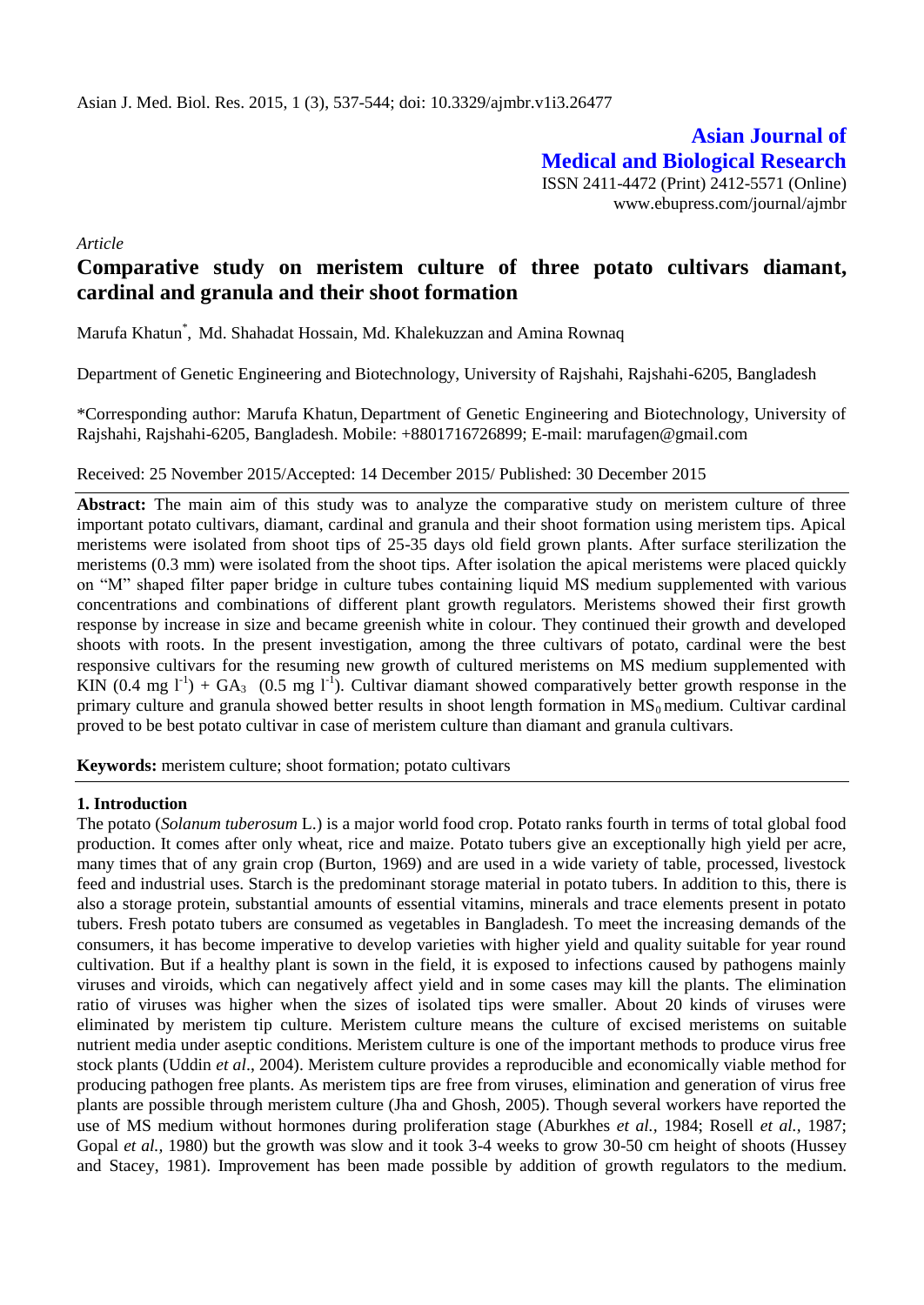Pennazio and Vecchiate (1976) used MS medium supplemented with  $GA_3$  and NAA for proliferating meristem tip.

Potato varieties diamant, cardinal and granula are very popular in Bangladesh and widely cultivated in the country. But all of these three varieties are susceptible to viral diseases and virus free propagule can ensure a greater income to the farmers in the country. Protocol for quick growth of meristem culture holds the promise for enhancing plantlet development for better crop yield of potato. The present investigation was carried out with the objective to see the comparative study on meristem culture of three potato cultivars diamant, cardinal and granula and their shoot formation using meristem tips in order to short out the steady protocol.

# **2. Materials and Methods**

The present experiment was carried out in the Biotechnology Labratory, Institute of Biological Sciences, University of Rajshahi, Rajshahi-6205, Bangladesh. The meristem of three potato cultivars viz., diamant, cardinal and granula were used as explants. Apical meristems were isolated from shoot tips of 25-35 days old field grown plants. The explants were taken in a conical flask and thoroughly washed under running tap water for 30 min to reduce the level of surface microorganisms. Then the explants were taken in reagent bottle containing distilled water with few drops of tween-80 (wetting agent) and 2-3 drops of savlon for about 10-12 min and subsequently rinsed with constant shaking. This was followed by a second washing with distilled water to remove all traces of treated chemicals. Surface sterilization was carried out by  $0.1\%$  HgCl<sub>2</sub> with gentle shaking for 4 min. The sterilized explants were then washed 5-7 times with sterile distilled water immediately to remove all traces of  $HgCl<sub>2</sub>$ . This procedure was carried out in aseptic condition of laminar airflow cabinet. After surface sterilization the meristems (0.3 mm) were isolated from the shoot tips. After isolation the apical meristems were placed quickly on "M" shaped filter paper bridge in culture tubes containing liquid MS medium supplemented with various concentrations of KIN,  $GA_3$ . The meristem responed after 4 weeks of inoculation and then subcultured in MS medium without growth regulators for shoot and root induction. Data were recorded on number of root developments/ explants, shoot length and root formation.

Before shoot formation, a serological identification was done in the cultured plants and to detected virus. In this detection the double antibody sandwitch enzyme-linked immunsorbent assay (DAS- ELISA) methods were followed. Virus free plantlets were used for shoot formation in MS semi-solid medium. After 4-5 weeks it was subcultured on  $MS<sub>0</sub>$  semisolid medium or MS semisolid medium having NAA, IBA singly or in combinations for root and shoot developments.

The explants were cultured on MS (Murashige and Skoog ,1962) medium with 3% (W/V) sucrose which was solidified with 0.7% (W/V) agar. The pH of the media was adjusted to 5.7 prior to autoclaving at  $121^{\circ}$ C for 20 min. The cultures were incubated in a culture room at  $25\pm2\degree C$  with a photoperiod of 16 hour at 3000 lux light intensity provided by cool white fluorescent tubes. For each treatment, 10 replications were used and all experiments were repeated thrice. Well developed plantlets were removed carefully from the culture vessels, washed gently under running tap water and planted in plastic pots containing a potting mixture of sand, soil and farmyard manure in the ratio of 1:1:1. The potted plantlets were covered by polythene sheet to maintain suitable humidity and then transferred to the fields.

# **3. Results and Discussion**

# **3.1. Primary establishment of meristem**

After surface sterilization (0.1% HgCl<sub>2</sub> for 4 min) the meristems (0.3 mm) were isolated from the shoot tips of diamant, cardinal and granula cultivars. The isolated apical meristems were placed quickly on "M" shaped filter paper bridge in culture tubes containing liquid  $MS_0$  and liquid MS medium supplemented with various growth regulators. (Tables 1, 2 and Figure 1: A-I). The results on establishing primary meristem further showed that high percentage of growth response of meristem, use of growth regulators was found to be essential. Most quick response was found when the meristem were cultured MS medium supplemented with KIN (0.4 mg  $1^{-1}$ ) + GA<sub>3</sub> (0.5 mg l<sup>-1</sup>). Time taken to resume growth varied from 4 to 6 days in media supplemented with MS + 0.4 mg l<sup>-1</sup>  $KIN + 0.5$  mg  $l<sup>-1</sup> GA<sub>3</sub>$ . Quick growth was observed in cardinal cultivar, it took 4 days for shoot formation. They also showed the highest responding performance (100%). The cultivars diamant and granula showed the lowest performance (82.33%) and they took 6 and 5 days respectively for resuming growth. Respose of explants after 7 days, 21 days and 35 days of culture for cultivars of diamant, cardinal and granula are presented in Figure 1(A-I). Ahmmed (1999) used same growth regulators formulation and obtained satisfactory results for the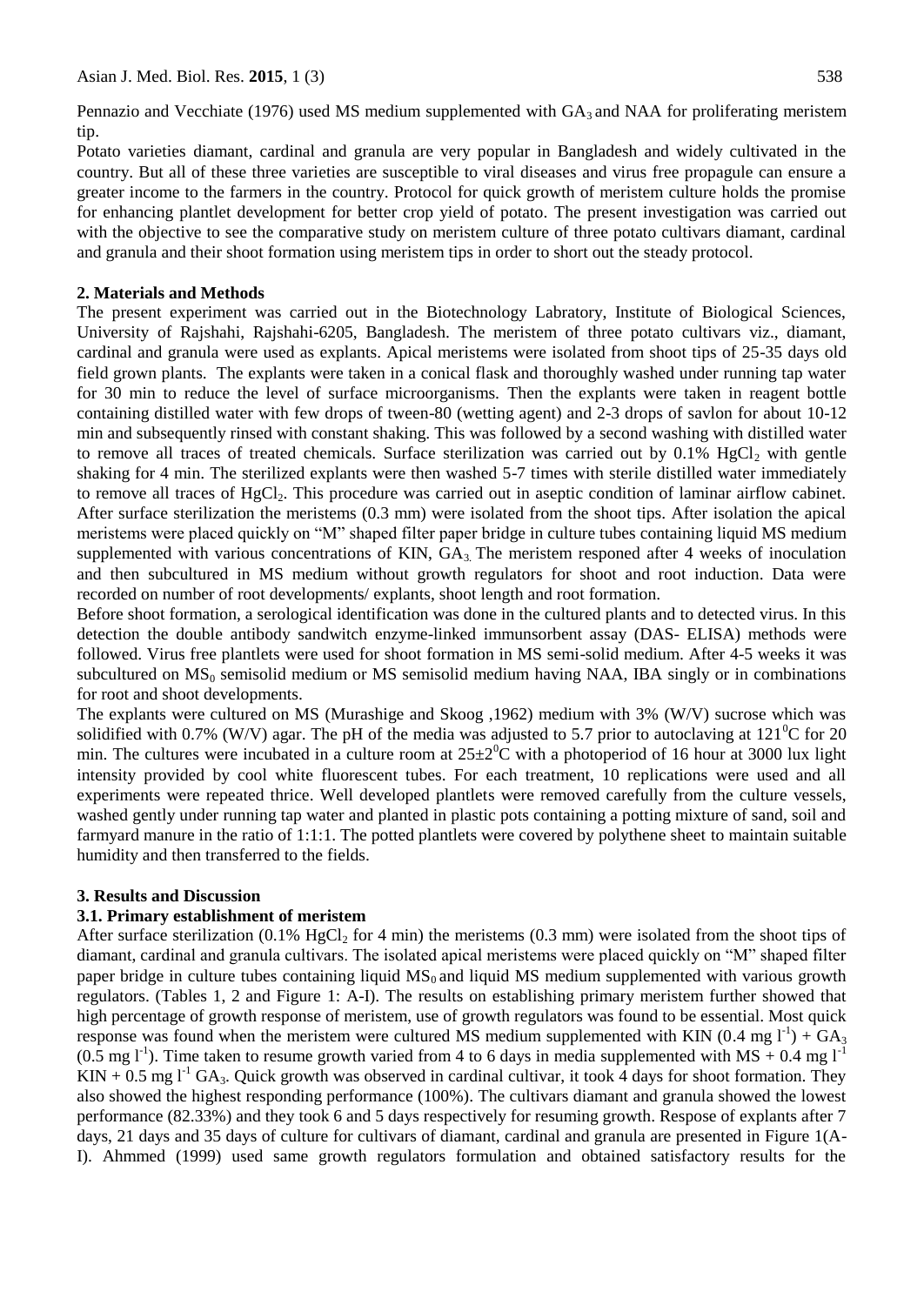establishment of meristem culture in potato. Mohammad (2002) and Rahman (1999) also found the same results in potato.

After resuming growth the meristems were subcultured for elongation of shoots. In this experiment the primary established meristems of different cultivars cultured in MS semisolid medium supplemented with 0.4 mgl<sup>-1</sup> KIN and 0.5 mgl<sup>-1</sup> GA<sub>3</sub>. The cultured explants showed different range of variation in length. Data was recorded on shoot length after 10, 20 and 30 days of culture and the results are presented in Table 3. The table shows that the maximum length of shoot was recorded 3.00 cm after 30 days of culture and it was obtained in diamant, Figure 2-a (A). The lowest length of shoot was 1.50 cm after 30 days of culture in media having  $0.4 \text{ mgl}^{-1}$  KIN with 0.5 mgl<sup>-1</sup> GA<sub>3</sub> and it was obtained from granula, Figure 2-a (C) and cardinal was recorded 2.00 cm, Figure 2-a (B). Multiple shoot proliferation was not observed in any of the cultivars in this media formulation. However, in all cases, the explants were induced to develop single shoot.

| <b>Cultivars</b>                | <b>Medium</b>   | <b>Number</b><br>of<br>explants<br>cultured | <b>Days</b><br>to<br>response | Number of explants<br>responded | of explants<br>$\%$<br>showing<br>growth response |
|---------------------------------|-----------------|---------------------------------------------|-------------------------------|---------------------------------|---------------------------------------------------|
| Diamant                         | MS <sub>0</sub> | 10                                          | $9 - 21$                      | 3                               | 30                                                |
| Cardinal                        | MS <sub>0</sub> | 10                                          | $11 - 21$                     | $\boldsymbol{2}$                | 20                                                |
| Granula                         | MS <sub>0</sub> | 10                                          | $8 - 21$                      | 3                               | 30                                                |
| Mean                            | MS <sub>0</sub> | 10                                          | $8 - 20$                      | 2.66                            | 26.66                                             |
| $\overline{KIN}$ (mg $1^{-1}$ ) |                 |                                             |                               |                                 |                                                   |
| Diamant                         | 0.1             | 10                                          | 21                            | $\sqrt{2}$                      | 16.76                                             |
| Cardinal                        | 0.1             | 10                                          | 23                            | $\overline{2}$                  | 16.67                                             |
| Granula                         | 0.1             | 10                                          | ÷.                            |                                 | $\overline{\phantom{a}}$                          |
| Mean                            | 0.1             | 10                                          | 17                            | 1.33                            | 33.43                                             |
| Diamant                         | 0.3             | 10                                          | 14                            | 4                               | 33.00                                             |
| Cardinal                        | 0.3             | 10                                          | 17                            | $\sqrt{2}$                      | 16.67                                             |
| Granula                         | 0.3             | 10                                          | 12                            | $\overline{2}$                  | 16.67                                             |
| Mean                            | 0.3             | 10                                          | 14                            | 2.66                            | 22.11                                             |
| Diamant                         | 0.4             | 10                                          | 9                             | $\overline{\mathbf{4}}$         | 35.00                                             |
| Cardinal                        | 0.4             | 10                                          | 9                             | 3                               | 33.00                                             |
| Granula                         | 0.4             | 10                                          | 13                            | $\overline{\mathbf{4}}$         | 33.33                                             |
| Mean                            | 0.4             | 10                                          | 10                            | 3.66                            | 33.77                                             |
| Diamant                         | 0.5             | 10                                          | 13                            | $\mathfrak{2}$                  | 16.67                                             |
| Cardinal                        | 0.5             | 10                                          | 13                            | 3                               | 25.00                                             |
| Granula                         | 0.5             | 10                                          | 10                            | $\overline{3}$                  | 25.00                                             |
| Mean                            | 0.5             | 10                                          | 12                            | 2.66                            | 22.22                                             |
| $GA_3$ (mg $1^{-1}$ )           |                 |                                             |                               |                                 |                                                   |
| Diamant                         | 0.1             | 10                                          | 24                            | $\overline{2}$                  | 16.60                                             |
| Cardinal                        | 0.1             | 10                                          | 29                            | $\mathbf{1}$                    | 8.00                                              |
| Granula                         | 0.1             | 10                                          | $\overline{a}$                |                                 | $\Box$                                            |
| Mean                            | 0.1             | 10                                          | 18                            | $\mathbf{1}$                    | 8.2                                               |
| Diamant                         | 0.3             | 10                                          | 25                            | 3                               | 27.00                                             |
| Cardinal                        | 0.3             | 10                                          | 22                            | $\sqrt{2}$                      | 16.00                                             |
| Granula                         | 0.3             | 10                                          | 17                            | $\mathbf{1}$                    | 8.00                                              |
| Mean                            | 0.3             | 10                                          | 21                            | $\overline{c}$                  | 17.00                                             |
| Diamant                         | 0.4             | 10                                          | 14                            | $\mathfrak 2$                   | 16.00                                             |
| Cardinal                        | 0.4             | 10                                          | 10                            | $\overline{4}$                  | 33.33                                             |
| Granula                         | 0.4             | 10                                          | 15                            | $\mathbf{1}$                    | 8.33                                              |
| Mean                            | 0.4             | 10                                          | 13                            | 2.33                            | 19.11                                             |
| Diamant                         | 0.5             | 10                                          | 8                             | 5                               | 45.00                                             |
| Cardinal                        | 0.5             | 10                                          | 10                            | $\overline{4}$                  | 35.00                                             |
| Granula                         | 0.5             | 10                                          | 11                            | 3                               | 25.00                                             |
| Mean                            | 0.5             | 10                                          | 10                            | $\overline{\mathbf{4}}$         | 35                                                |

**Table 1. Primary establishment of meristems cultured on filter paper bridge of the different cultivars of potato in MS liquid medium without different concentrations of growth regulators.**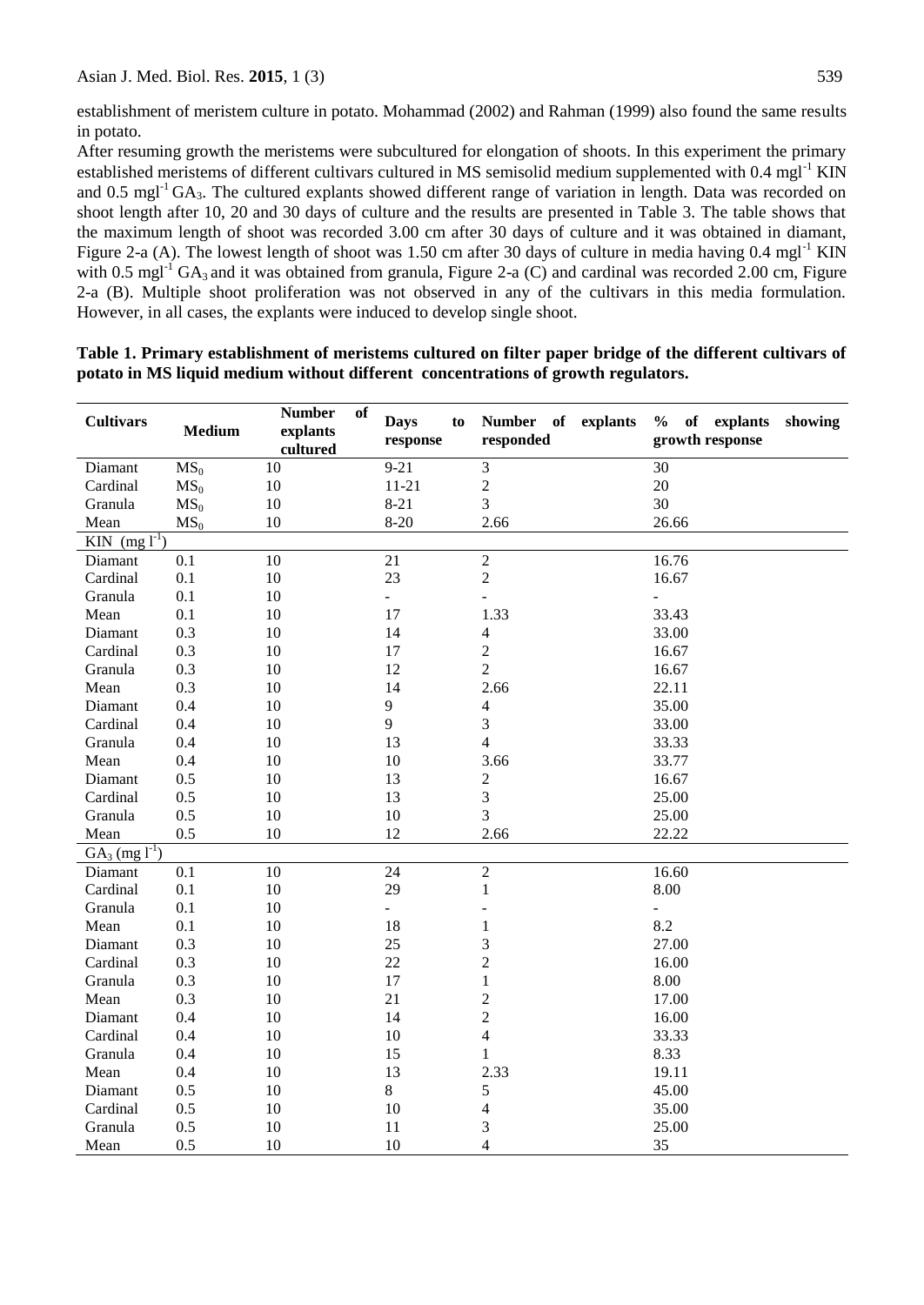| <b>Cultivars</b> | Number of explants Responding days<br>cultured | Number of explants % of explants<br>responded | responded |
|------------------|------------------------------------------------|-----------------------------------------------|-----------|
| Diamant          | <u>10</u>                                      | <u>10</u>                                     | 82.30     |
| Cardinal         | <u> 10</u>                                     | <u>10</u>                                     | 100.00    |
| Granula          | 10                                             |                                               | 82.30     |
| Mean             |                                                |                                               | 88.2      |

**Table 2. Primary establishment of meristem cultures on filter paper bridge of different cultivars of potato in MS liquid medium with KIN**  $(0.4 \text{ mg l}^1) + G A_3$  $(0.5 \text{ mg l}^1)$ **.** 

Table 3. Effects of KIN  $(0.4 \text{ mg } I^1) + GA_3 (0.5 \text{ mg } I^1)$  in MS semisolid medium on shoot length of **different cultivars of potato (***Solanum tuberosum* **L.).**

| <b>Cultivars</b> | No. of explants<br>cultured | Shoot length (cm) after |             |             |  |
|------------------|-----------------------------|-------------------------|-------------|-------------|--|
|                  |                             | 10 days                 | 20 days     | 30 days     |  |
| Diamant          | <u>10</u>                   | 0.55                    | <u>1.55</u> | 3.00        |  |
| Cardinal         | <u>10</u>                   | 0.60                    | <u>1.25</u> | 2.00        |  |
| Granula          |                             | 0.00                    | 0.55        | <u>1.50</u> |  |
| Mean             | 10                          | 0.38                    | 1.11        | <u>2.16</u> |  |

**Table 4. Shoot induction on nodal segments obtained from primary established shoot cultures of different cultivars of potato (***Solanum tuberosum* **L.) in MS<sup>0</sup> medium.**

| <b>Cultivars</b> | Mean no. of shoot with<br>standard error | Average shoot length (cm) with S.E.<br>$(M \pm S.E.)$ after |                 |                  |  |
|------------------|------------------------------------------|-------------------------------------------------------------|-----------------|------------------|--|
|                  | $(M \pm S.E.)$                           | 10 days                                                     | 20 days         | 30 days          |  |
| Diamant          | $1.00{\pm}00$                            | $2.50 \pm 0.32$                                             | $5.00 \pm 0.35$ | $9.00 \pm 1.02$  |  |
| Cardinal         | $1.00{\pm}00$                            | $2.30 \pm 0.30$                                             | $5.50 \pm 0.90$ | $9.50 \pm 1.05$  |  |
| Granula          | $1.00{\pm}00$                            | $3.50 \pm 0.75$                                             | $6.70 \pm 0.22$ | $12.00 \pm 0.57$ |  |
| Mean             | $1.00 \pm 00$                            | $2.76 \pm 0.45$                                             | $5.73 \pm 0.49$ | $10.16 \pm 0.54$ |  |

**Table 5. Effects of MS0, NAA and IBA either singly or in different combinations in MS<sup>0</sup> semisolid medium on mean number of roots per explant after 21 days.**

| different<br>their<br>Growth<br>regulators<br>and | <b>Cultivars</b> |                 |                  |  |
|---------------------------------------------------|------------------|-----------------|------------------|--|
| concentrations (mg $l^1$ )                        | <b>Diamant</b>   | Cardinal        | <b>Granula</b>   |  |
|                                                   | $M \pm S.E.$     | $M\pm S.E.$     | $M\pm S.E.$      |  |
| MS <sub>0</sub>                                   | $4.80 \pm 0.03$  | $5.20 \pm 0.02$ | $3.445 \pm 0.02$ |  |
| <b>NAA</b>                                        |                  |                 |                  |  |
| 0.1                                               | $2.80 \pm 0.02$  | $3.03 \pm 0.01$ | $2.11 \pm 0.01$  |  |
| 0.5                                               | $2.03 \pm 0.02$  | $2.82 \pm 0.02$ | $2.40 \pm 0.6$   |  |
| 1.0                                               | $2.10\pm0.05$    | $2.24+0.21$     | $2.29 \pm 0.01$  |  |
| 2.0                                               | $1.87 \pm 0.09$  | $1.29 \pm 0.02$ | $1.02 \pm 0.11$  |  |
| <b>IBA</b>                                        |                  |                 |                  |  |
| 0.1                                               | $4.08 \pm 0.01$  | $4.90 \pm 0.01$ | $3.19 \pm 0.01$  |  |
| 0.5                                               | $4.49 \pm 0.01$  | $5.08 \pm 0.01$ | $4.79 \pm 0.01$  |  |
| 1.0                                               | $4.13 \pm 0.02$  | $4.55 \pm 0.03$ | $4.19 \pm 0.01$  |  |
| 2.0                                               | $3.74 \pm 0.02$  | $4.28 \pm 0.02$ | $3.42 \pm 0.03$  |  |
| $NAA+IBA$                                         |                  |                 |                  |  |
| $0.1 + 0.1$                                       | $3.57 \pm 0.03$  | $4.18 \pm 0.03$ | $3.22 \pm 0.13$  |  |
| $0.5 + 0.5$                                       | $4.05 \pm 0.01$  | $4.84 \pm 0.02$ | $3.62 \pm 0.01$  |  |
| $1.0 + 1.0$                                       | $3.72 \pm 0.01$  | $4.12 \pm 0.01$ | $3.02 \pm 0.01$  |  |
| $2.0 + 2.0$                                       | $3.13 \pm 0.01$  | $3.70 \pm 0.02$ | $2.51 \pm 0.02$  |  |

Here, each value represents an average of 10 replicates and each experiment was replicated thrice and  $M = Me$ an and  $S.E.$  = Standard error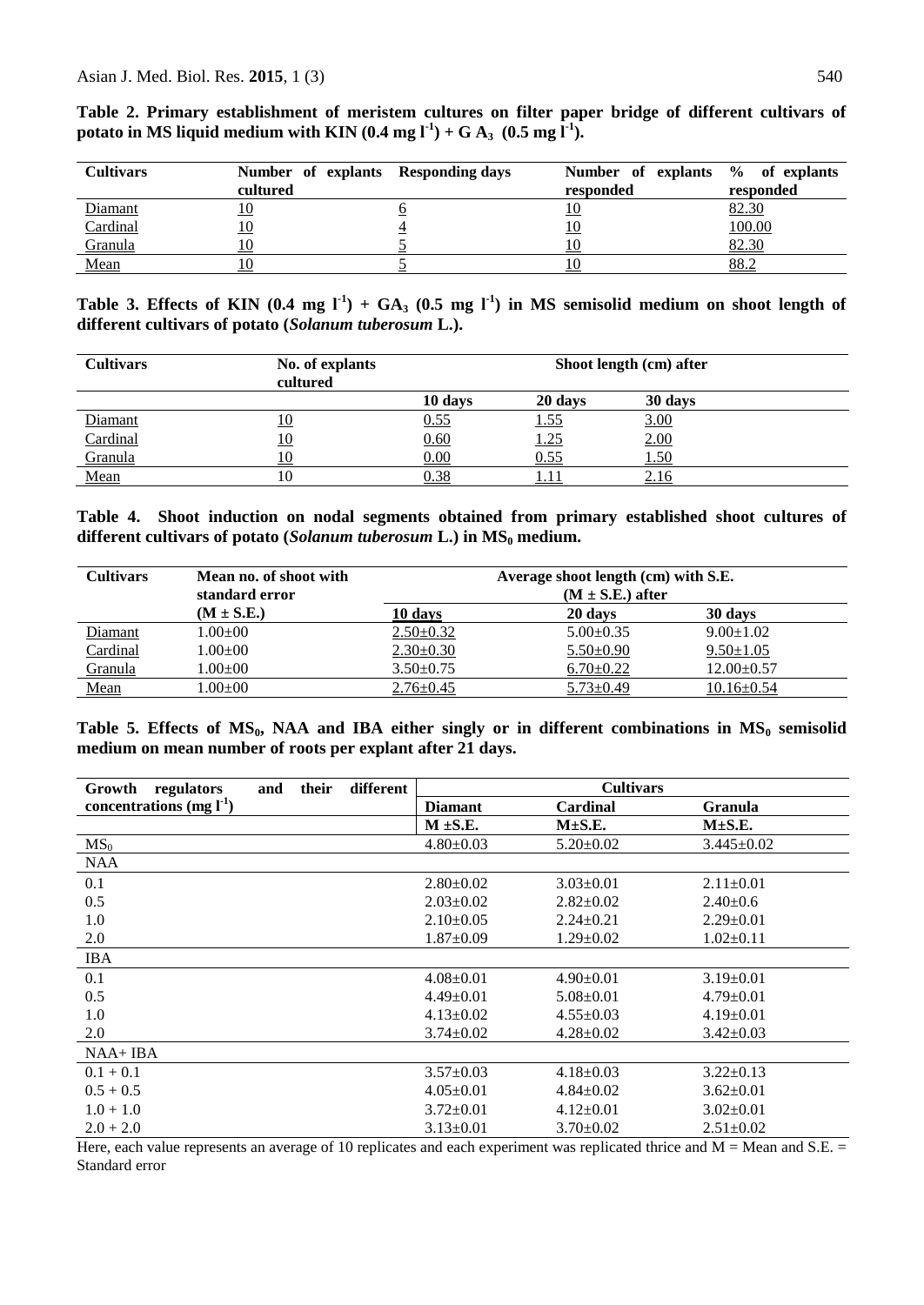

**Figure 1 (A-I).**

Primary establishment of meristem culture on MS liquid medium supplemented with 0.4 mg l<sup>-1</sup>KIN + 0.5  $mg \, \Gamma^1$  GA<sub>3</sub> of three potato cultivars.

**(A-C) primary response of explants after seven days, (D-F) response of explants after 21 days and (G-I) Primary response of explants after 35 days of culture in the cultivars of diamant, cardinal and granula respectively.**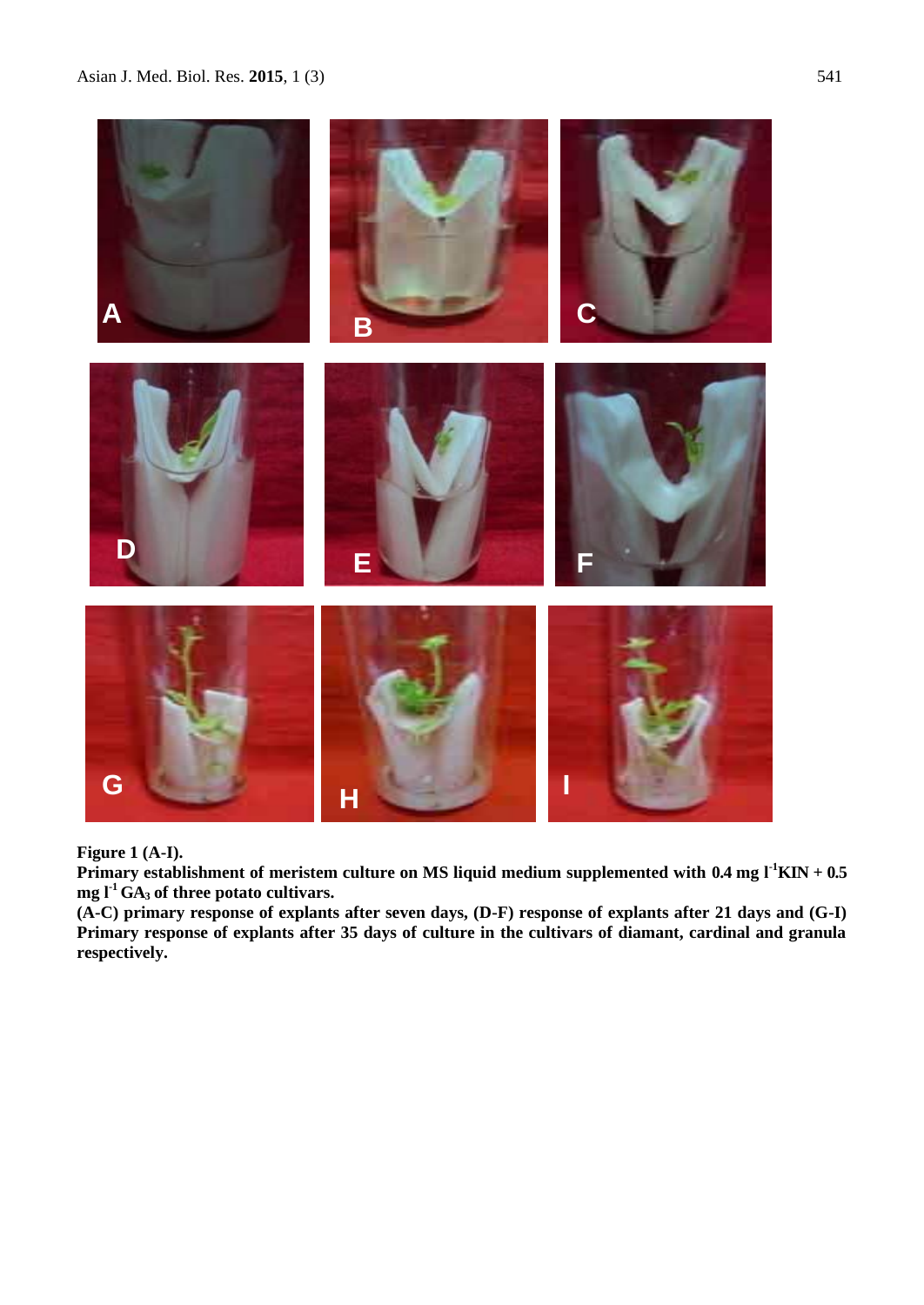Asian J. Med. Biol. Res. 2015, 1 (3) 542



**Figure 2 (a). Primary establishment of meristem culture on MS semisolid medium supplemented with 0.4 mg/l KIN + 0.5 mg/l GA<sup>3</sup> of three potato cultivars.**

**(A-C) primary response of explants after 30 days of culture in cultivars of diamant, cardinal and granula respectively.**

**Figure 2 (b). Shoot induction on nodal segments obtained from primary established shoot cultures of three cultivars.**

**D. Diamant, E.Cardinal and F. Granula respectively of potato in MS0 medium and rooting of virus free**  *in vitro* **plantlets of three potato varieties, G. Diamant, H. Cardinal, I. Granula respectively in MS<sup>0</sup> medium**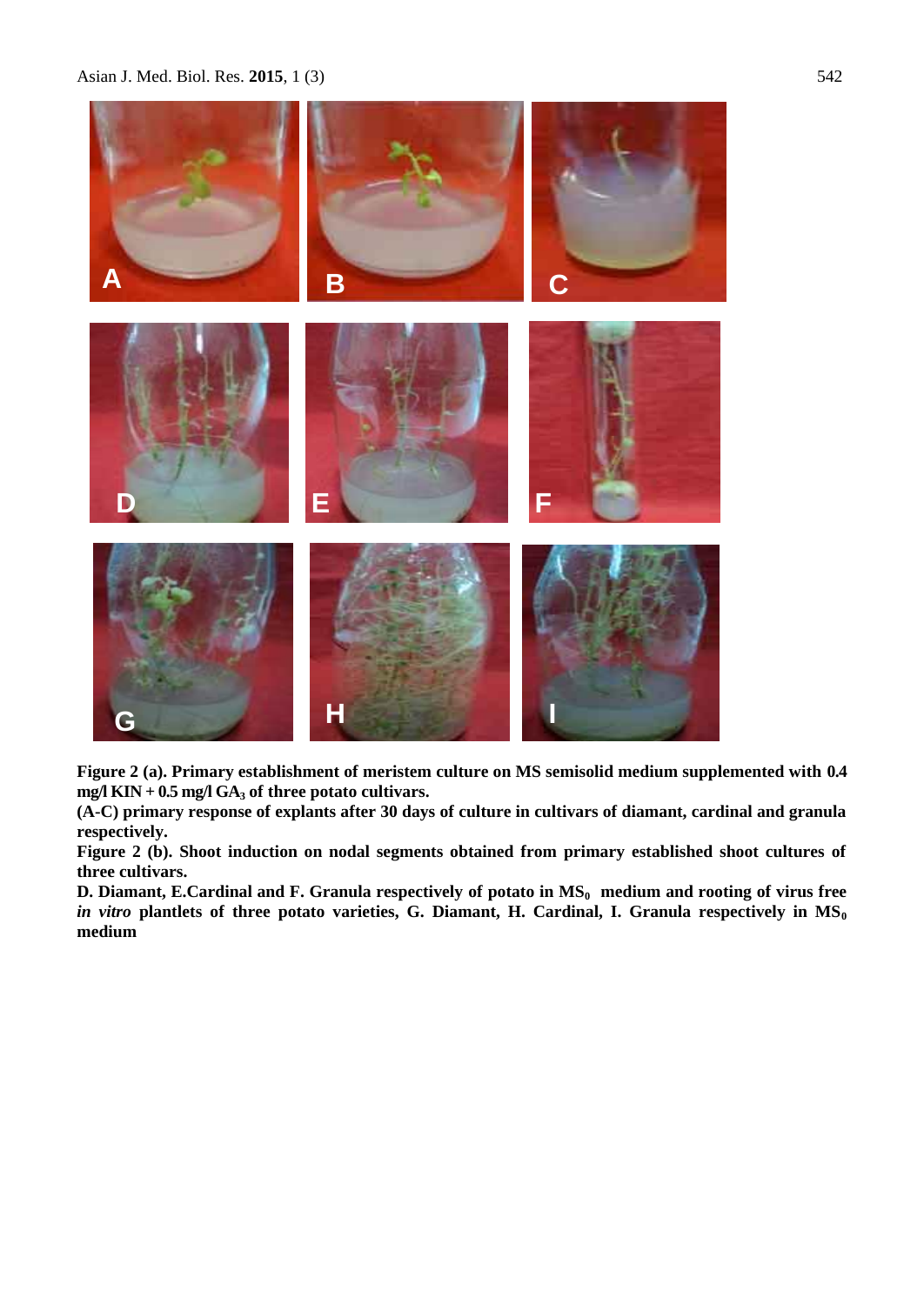Asian J. Med. Biol. Res. 2015, 1 (3) 543



### **Figure 3 (A-F).**

**Acclimatization of virus free** *in vitro* **plantlets under natural condition.**

**(A-C) virus free** *in vitro* **derived plantlets poly bag under natural condition in diamant, cardinal and granula respectively.**

**(D-F) virus free** *in vitro* **derived plantlets under field condition in diamant, cardinal and granula respectively.**

#### **3.2. Shoot formation and root developments from established meristem**

In this experiment the primary shoots developed from meristem cultures were aseptically taken out and cut into nodal segments. The individual nodal segments were cultured on MS semi solid medium without any growth regulators. Data were recorded on average shoot length after 10 days, 20 days, 30 days of culture and the results are presented in Table 4 and Figure 2-b. (D-F). The results showed that average shoot length of potato cultivars increased with the advancement of time and within one month the shoots attained up to 9-12.00 cm. The table showed that the cultivar granula produced the average longest shoot (12.00±0.57cm) after 30 days of culture (Figure 2-b. F). The cultivars cardinal also showed moderate performance in their average shoot length  $(9.50\pm1.05cm)$  on MS<sub>0</sub> medium after 30 days of culture (Figure 2-b. E). The lowest average shoot length was recorded 9.00±1.02 cm after 30 days of culture in cultivar diamant (Figure 2-b. D).

The shoots raised through *in vitro* technique of three potato varieties were sub cultured into MS<sub>0</sub> medium and MS with different concentrations and combinations of NAA and IBA to observe the effect on root induction (Figure 2-b. G-I). The summarized results of this experiment are shown in Table 5. In cultivar diamant, the mean number of roots per explant was the highest  $(4.80\pm0.03)$  in  $MS_0$  medium (Figure 2-b. G), where as, cardinal was recorded  $(5.20\pm0.02)$  (Figure 2-b. H) and granula was  $(4.79\pm0.01)$  (Figure 2-b. I).

In the present finding,  $MS_0$  and IBA (0.5 mgl<sup>-1</sup>) were proved most efficient for rooting. Mean number of roots per explant and root length were highly influenced by the concentration of IBA. Efficient effect of IBA in root induction was also observed in better gourd (Rahman, 1998). Roy and De (1986) also reported faster growth of root in *Calotropis gigantea* and *Prunus* spp. respectively.

## **4. Conclusions**

The main aim of our study to minimize this limitation associated with meristem culture and plantlet elongation for commercial production of disease free potato seeds. The potato crop has been emerged as an important